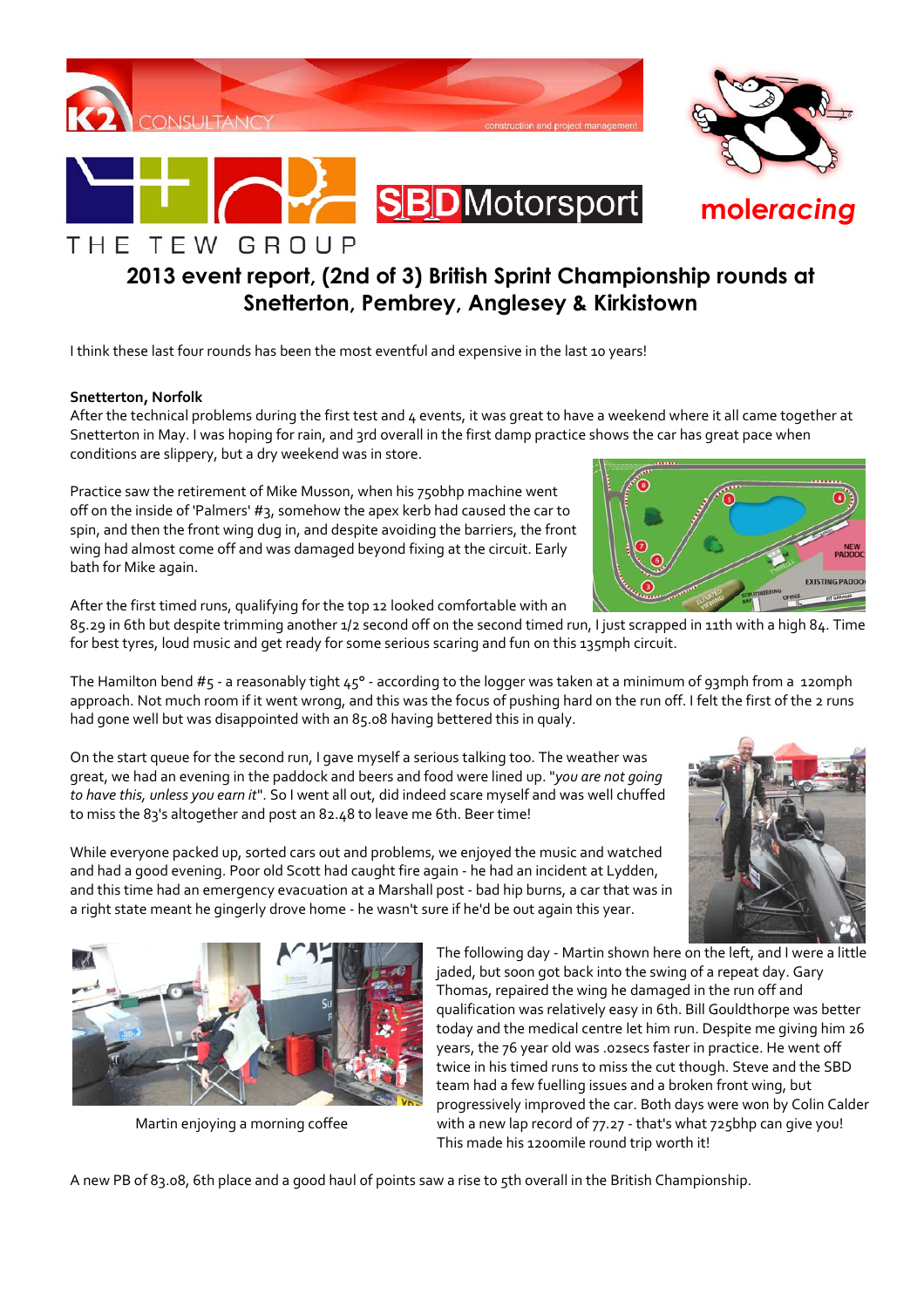## **Pembrey, South Wales**



This hope of a wet event does not seemed to be materialising as the day dawned to a great sunrise ( pic by Gary Thomas - I wasn't up at 5.30!). Pembrey is a great place in the sunshine and many a person left the weekend with a burnt bit somewhere.

Saturday practice saw the early demise of the immaculate V6 Duratec of Jim Belt with an unplanned viewing portal in the block and the loss of all oil. This and a few other delays meant that the Saturday run off was held on the Sunday!

I improved during the day - but was shy of my PB from last year. In attempting to change to the best tyres for the top 12 run off, we had a wheel nut seize on the new studs. This meant that the wheel wouldn't come off, but we could only secure it

with 3 nuts. I decided to risk running but I was lucky to get away with what happened next. After completing the first lap - topping 136mph and taking bends around 95mph, the vibration seemed worse than normal. At the hairpin, I glanced down and saw the front wheel wobbling violently and about to fall off, so I stopped. On further investigation, all 4 wheels were very loose - I forgot to tighten them up after undoing all off them ready to change the wheels. Phew - got away with it. A run to the paddock, and commandeering a bicycle to get a socket allowed me to tighten up and get a tow back. And get ready to put in a time good enough for 9th and live for another day!

Sunday was thankfully more uneventful, with an eventual PB and another 9th place to leave me 7th in the championship.



*photo of Pembrey paddock by Abbie Smith* 

## **Anglesey, North Wales**

Another hot sunny weekend at a great circuit. Times in the 2 practice runs and the two timed runs were not inside the PB of last year, but with another of my 'in crash helmet talking to', I improved by 2 seconds on the first run off run and jumped from 12th to 7th, however this was not to last.









The phrase 'highs and lows' of motorsport is certainly demonstrated in a short space of time. The 2nd run off went to plan until the 3rd corner, when the engine went 'flat' and lost all power so I drove back slowly. In the paddock, we saw we had lost a lot of water, but when the air filter was removed, there were two valves and a lot of shrapnel and debris. The engine was wrecked. I spent the following day removing as much as I could and pondering the future........

3 days later, the engine was back at SBD and we considered the options. On the basis that life is for living today, and what's the point of saving for a rainy day, I decided it had definitely been raining! SBD's Craig did a great job and 10 days (and after everyone's various bills, the best part of £10k) later I *photo by Neil Lambert* had a 300bhp 2 litre immaculate new Duratec engine in the boot ready to put in for Ireland!

### **Kirkistown, Northern Ireland**

We had arranged with the Kirkistown circuit owner to use the circuit to run the new engine in on the Friday evening. This went well and the engine seemed to have plenty of potential. We then drained the running in oil, and got the last drop out by removing the oil pump drive belt, an electric drill to drive the belt to turn the pump. Brakes were bled with the help of Glyn and all was well and the car was put to bed, with anticipation and excitement of